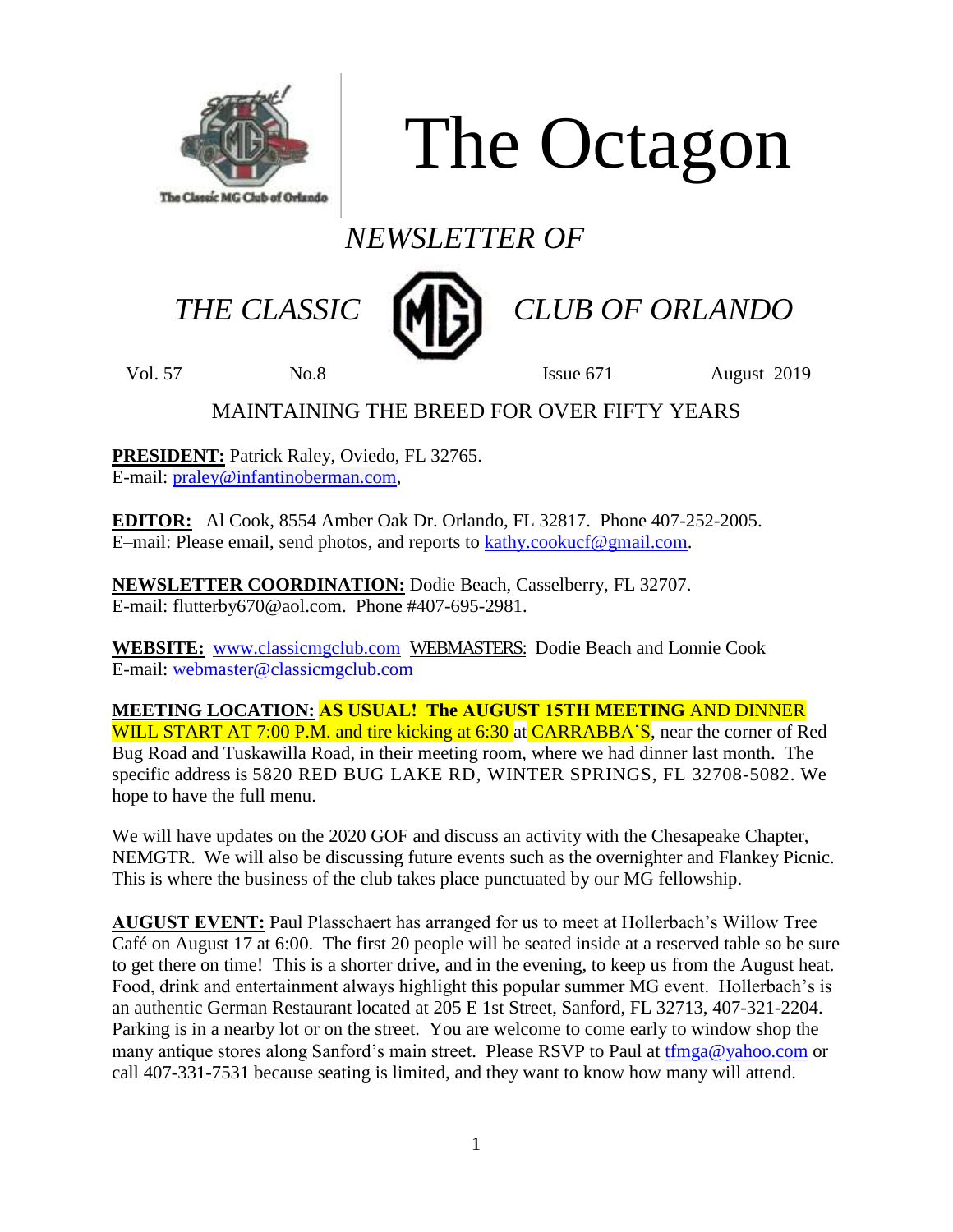**REPORT ON JULY EVENT:** Summer heat aside, we all had fun at our lunch and annual darts tournament at Fiddler's Green Irish Pub. The small group of MG members attending the luncheon gathering at Fiddlers on Saturday, July 20th had a great time eating yummy food. potato leek soup was very popular… and swapping stories. Not much dart throwing was done, but Pat Moore emerged as the champion, winning an attractive duo of wine tumblers graciously provided by Al and Kathy Cook.





**OCTOBER OVERNIGHTER:** Our next overnighter will be on October 19-20 to beautiful Avon Park and the Jacaranda Hotel. John Camichos is planning a fun filled weekend with a drive though some of the less traveled roads and stops for food and beverages. We are always treated graciously, and we will have room for our cocktail party so be sure to bring a goody to share and the beverage of your choice. More information will be attached.

**GOF 2020:** The GOF planning meeting was graciously hosted by Carol and Mike McCormick on Saturday, June 13.

Our club is hosting the fifty-fourth annual "Southern Gathering of the Faithful", one of the largest and most anticipated MG events for owners and admirers all over the Southeast and beyond. GOF-South Mk LIV is only seven months away and we have a long way to go to create the event. We have driving events, car talks, and fellowship events planned. The theme and the website will be available soon.

For those of you who haven't attended a GOF, here are three links to tell you what it's all about

- 1. Description of typical New England GOF:<https://nemgtr.org/about-us/about-the-gof.html>
- 2. CMGC founder John Camichos answers the question, "What is GOF?" <https://www.youtube.com/watch?v=GCz7sxWHoOw>
- 3. Recap of GOF-South that CMGC hosted in 2018 [https://drive.google.com/file/d/1Z-](https://drive.google.com/file/d/1Z-QpZCSiJ3OoSPRKti7us6gj8zyZP8GS/view?usp=sharing)[QpZCSiJ3OoSPRKti7us6gj8zyZP8GS/view?usp=sharing](https://drive.google.com/file/d/1Z-QpZCSiJ3OoSPRKti7us6gj8zyZP8GS/view?usp=sharing)

For more information, to volunteer or to send ideas, contact Lonnie Cook, Co-chairman GOF-South 2020, 407-670-9679, [lonniecook@aol.com.](mailto:lonniecook@aol.com)

Coming soon!!! Web Page: <https://www.gofsouth.org/> and Facebook: <https://www.facebook.com/pg/gofsouth/videos/>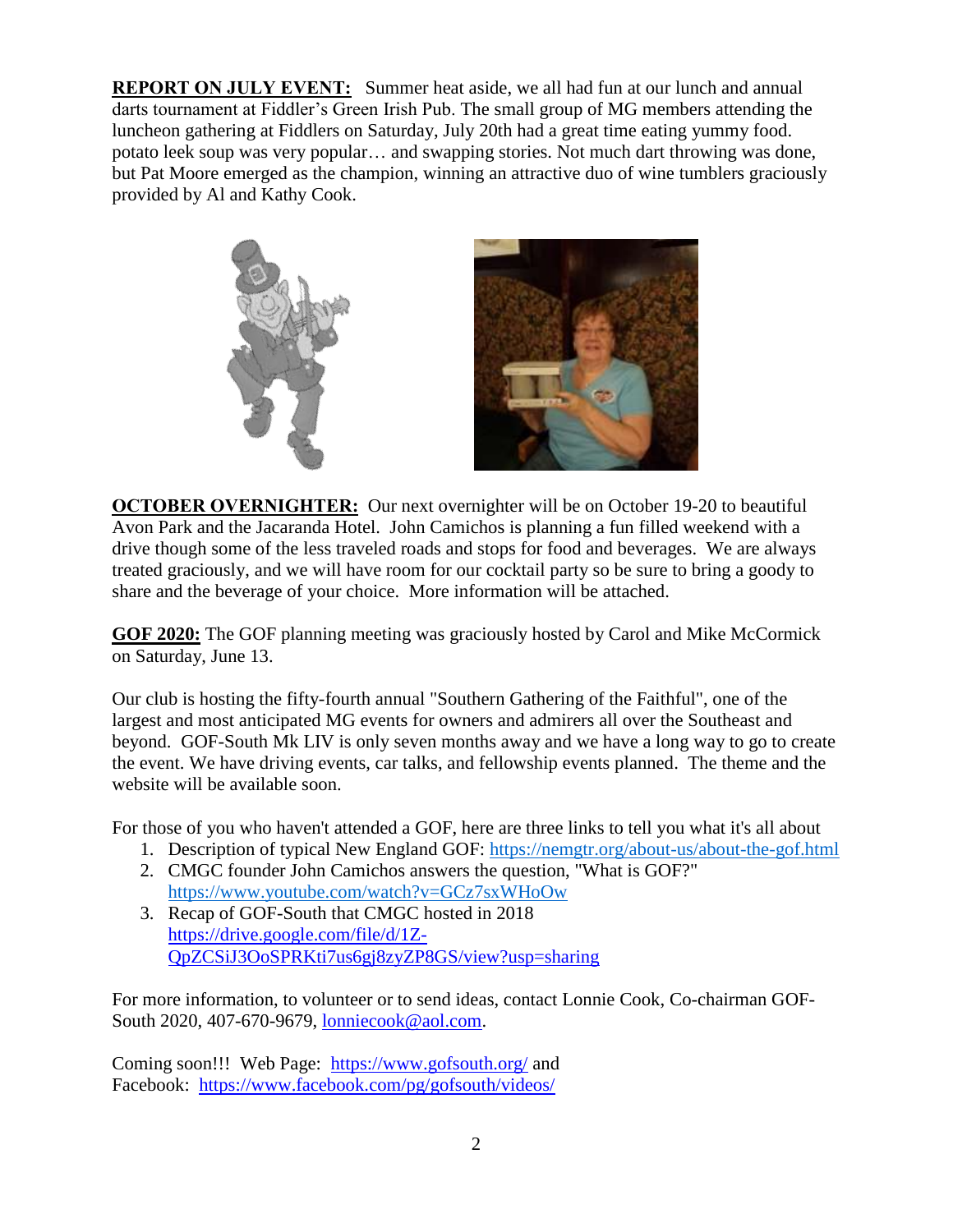#### **FUTURE CLUB EVENTS:**

We try to do a driving event on the weekend after the meeting (local drives during the summer). This of course is subject to availability and changes. Events planned for the next few months include the following (subject to change):

| August – 15th Monthly MG Club meeting<br>17th Willow Tree in Sanford (Paul Plasschaert)                                                                                |
|------------------------------------------------------------------------------------------------------------------------------------------------------------------------|
| September – 19th MG Club meeting at Carrabba's<br>21st Crabby Bill's in St Cloud (Alan and Sharon)                                                                     |
| October – 17th MG Club meeting at Carrabba's<br>19&20th Over-Nighter at Avon Park (John Camichos)                                                                      |
| November – $21st$ meeting at Carrabba's<br>16 <sup>th</sup> Party at Dan and Judy Duran's fly in home, Mulberry, FL (Durans)<br>24 <sup>th</sup> Annual Flankey Picnic |
| December – Christmas Party date and information TBA (Richard and Nancy Payne)<br>$18th$ Tour of lights (in lieu of regular meeting)                                    |
| January $2020 - 16$ <sup>th</sup> MG Meeting                                                                                                                           |
| February 2020 – $1st$ Get together with Chesapeake Chapter<br>$20th$ Meeting                                                                                           |
| March 2020 – 14th MG St Patrick's Day and Planning Party at the Cooks in Lithia, 12:00<br>noon<br>$19th$ meeting                                                       |

April – 17-19th GOF by Classic MG Club Orlando, April 17-19th at Mission Inn

### PLEASE TAKE PICTURES AT THE EVENTS AND EMAIL THEM TO KATHY [KATHY.COOKUCF@GMAIL.COM](mailto:Kathy.cookucf@gmail.com) SO SHE CAN PUT THEM IN THE NEWSLETTER!!!!

## **OTHER EVENTS:**

October  $12^{th}$ , Saturday,  $3^{rd}$  annual British Car Show at Boys Town in Oviedo.

**FOR SALE AND WANTED ITEMS:** If you would like to list any items for sale, please send the information to the editor for inclusion in the newsletter.

#### **WANTED TO BUY:**

1. Bernie Horne is looking for an MG T-series, most likely a TD or TF. Contact: [horne.bernie@gmail.com](mailto:horne.bernie@gmail.com)